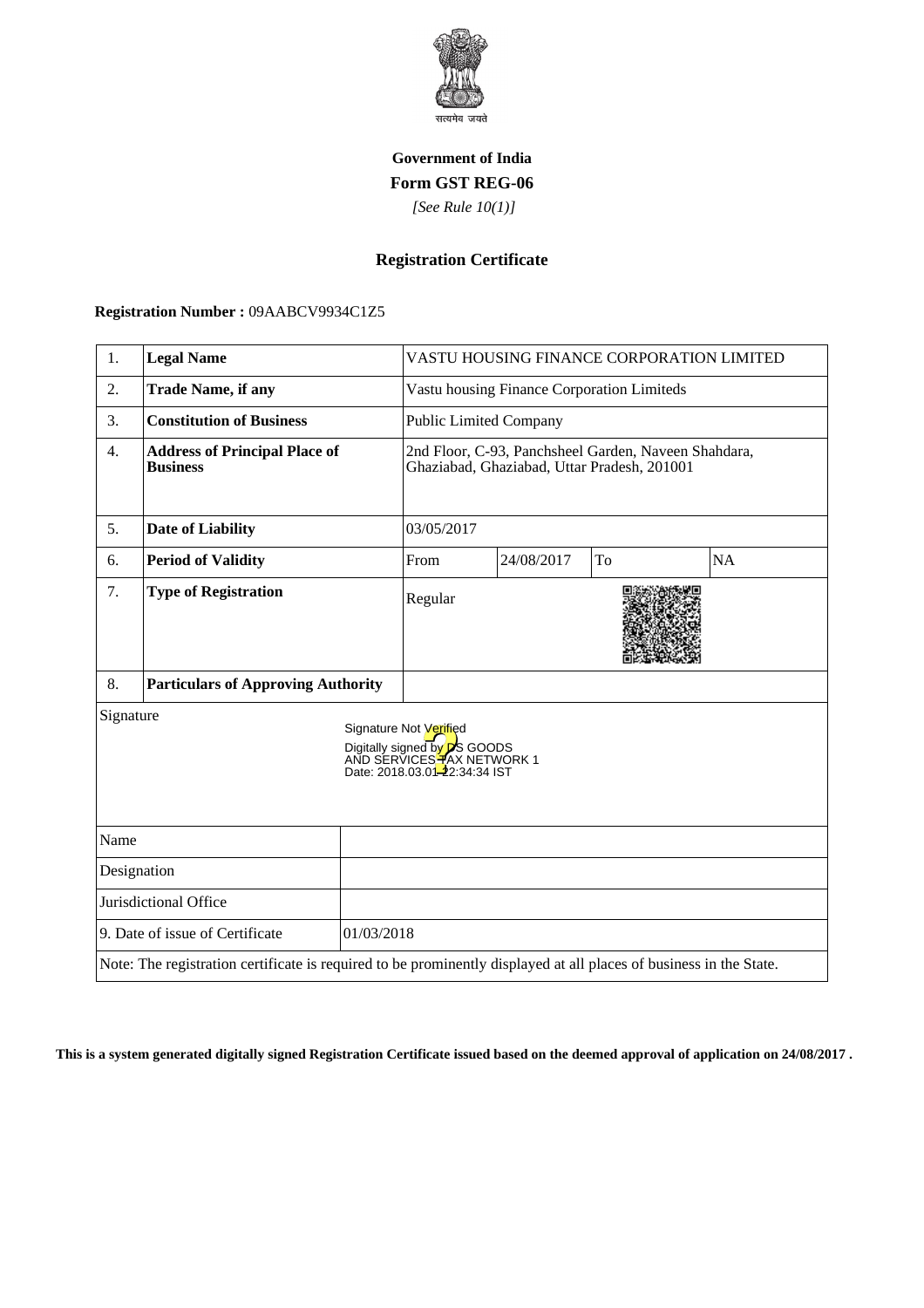

GSTIN 09AABCV9934C1Z5 Legal Name VASTU HOUSING FINANCE CORPORATION LIMITED Trade Name, if any Vastu housing Finance Corporation Limiteds

## **Details of Additional Places of Business**

Total Number of Additional Places of Business in the State 0